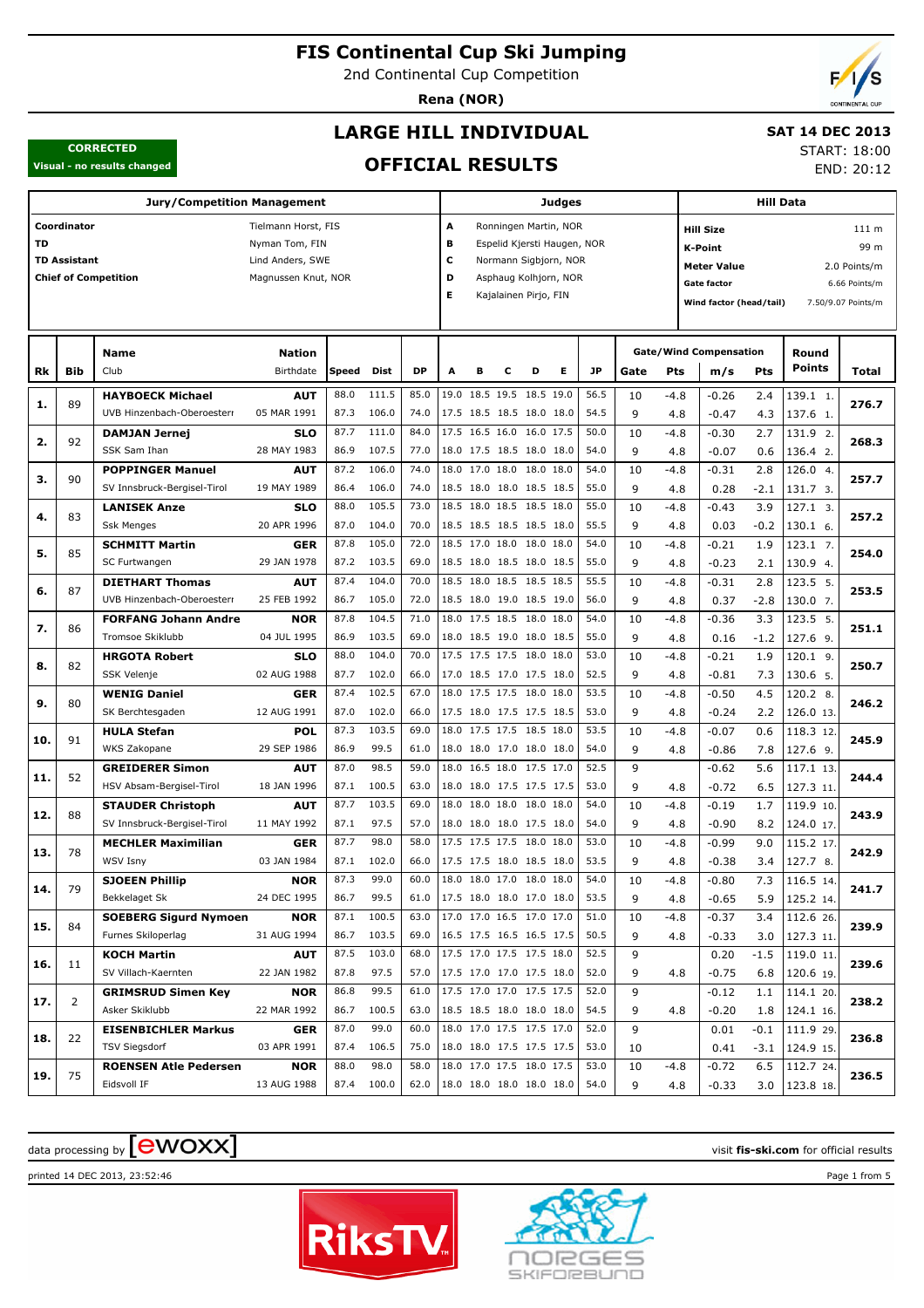2nd Continental Cup Competition

**Rena (NOR)**

END: 20:12

## **LARGE HILL INDIVIDUAL**

### **CORRECTED Visual - no results changed**

### **SAT 14 DEC 2013** START: 18:00

## **OFFICIAL RESULTS**

|     |            | <b>Name</b>                | <b>Nation</b> |        |       |           |                          |   |   |                          |   |           |              |        | <b>Gate/Wind Compensation</b> |            | Round         |       |
|-----|------------|----------------------------|---------------|--------|-------|-----------|--------------------------|---|---|--------------------------|---|-----------|--------------|--------|-------------------------------|------------|---------------|-------|
| Rk  | <b>Bib</b> | Club                       | Birthdate     | lSpeed | Dist  | <b>DP</b> | A                        | в | C | D                        | Е | <b>JP</b> | Gate         | Pts    | m/s                           | <b>Pts</b> | <b>Points</b> | Total |
|     | 72         | <b>MANDL Ziga</b>          | <b>SLO</b>    | 87.8   | 98.0  | 58.0      |                          |   |   | 18.0 18.0 17.0 17.5 17.5 |   | 53.0      | 10           | $-4.8$ | $-1.05$                       | 9.5        | 115.7 16.     |       |
| 20. |            | SSK Costella Ilirija       | 13 JAN 1990   | 87.1   | 96.5  | 55.0      |                          |   |   | 17.5 18.0 17.0 17.5 17.5 |   | 52.5      | 9            | 4.8    | $-0.48$                       | 4.4        | 116.7 24.     | 232.4 |
| 21. | 67         | <b>HAUER Joachim</b>       | <b>NOR</b>    | 87.3   | 99.0  | 60.0      |                          |   |   | 18.5 17.5 18.0 18.0 18.0 |   | 54.0      | 10           | $-4.8$ | $-0.25$                       | 2.3        | 111.5 30.     | 232.0 |
|     |            | Bekkelaget SK              | 02 FEB 1991   | 87.0   | 102.5 | 67.0      |                          |   |   | 18.0 17.5 18.5 18.5 18.0 |   | 54.5      | 10           |        | 0.13                          | $-1.0$     | 120.5 20.     |       |
| 22. | 71         | <b>KAELIN Pascal</b>       | <b>SUI</b>    | 87.5   | 99.0  | 60.0      |                          |   |   | 18.0 17.0 18.0 18.0 17.5 |   | 53.5      | 10           | $-4.8$ | $-0.44$                       | 4.0        | 112.7 24.     | 231.6 |
|     |            | Einsiedeln                 | 11 JAN 1993   | 86.8   | 98.5  | 59.0      |                          |   |   | 17.5 17.0 17.0 17.5 17.0 |   | 51.5      | 9            | 4.8    | $-0.40$                       | 3.6        | 118.9 21.     |       |
| 23. | 76         | <b>SCHIFFNER Markus</b>    | <b>AUT</b>    | 87.5   | 100.0 | 62.0      |                          |   |   | 17.5 17.5 18.0 18.0 17.0 |   | 53.0      | 10           | $-4.8$ | $-0.40$                       | 3.6        | 113.8 21      | 231.0 |
|     |            | UVB Hinzenbach-Oberoesterr | 05 JUN 1992   | 86.8   | 98.5  | 59.0      |                          |   |   | 17.5 18.0 17.5 18.0 17.0 |   | 53.0      | 9            | 4.8    | $-0.04$                       | 0.4        | 117.2 23.     |       |
| 24. | 28         | <b>SEMENIC Anze</b>        | <b>SLO</b>    | 87.0   | 100.0 | 62.0      |                          |   |   | 17.5 17.0 17.5 17.5 17.0 |   | 52.0      | 9            |        | 0.11                          | $-0.8$     | 113.2 23.     | 230.8 |
|     |            | <b>NSK Trzic Trifix</b>    | 01 AUG 1993   | 87.1   | 98.5  | 59.0      |                          |   |   | 17.5 17.5 17.5 17.0 17.5 |   | 52.5      | 9            | 4.8    | $-0.14$                       | 1.3        | 117.6 22.     |       |
| 25. | 3          | <b>TANDE Daniel-Andre</b>  | <b>NOR</b>    | 86.9   | 99.5  | 61.0      |                          |   |   | 17.5 17.5 18.0 18.5 17.5 |   | 53.0      | $\mathsf q$  |        | $-0.08$                       | 0.7        | 114.7 18.     | 225.2 |
|     |            | Kongsberg IF               | 24 JAN 1994   | 87.0   | 94.5  | 51.0      |                          |   |   | 18.0 17.5 17.5 18.0 18.0 |   | 53.5      | 9            | 4.8    | $-0.13$                       | 1.2        | 110.5 27.     |       |
| 26. | 16         | <b>FRENETTE Peter</b>      | <b>USA</b>    | 87.3   | 97.5  | 57.0      |                          |   |   | 18.5 16.5 17.5 17.5 17.0 |   | 52.0      | $\mathsf{q}$ |        | $-0.47$                       | 4.3        | 113.3 22.     | 225.1 |
|     |            | New York Ski Ed Foundation | 24 FEB 1992   | 87.0   | 96.0  | 54.0      |                          |   |   | 18.0 17.5 17.0 17.5 17.5 |   | 52.5      | 9            | 4.8    | $-0.06$                       | 0.5        | 111.8 25.     |       |
| 27. | 77         | <b>STJERNEN Andreas</b>    | <b>NOR</b>    | 88.3   | 98.5  | 59.0      |                          |   |   | 18.0 17.5 18.0 18.5 18.0 |   | 54.0      | 10           | $-4.8$ | $-0.67$                       | 6.1        | 114.3 19.     | 224.1 |
|     |            | Sprova IL                  | 30 JUL 1988   | 87.7   | 95.0  | 52.0      |                          |   |   | 17.0 16.5 17.5 17.5 17.0 |   | 51.5      | $\mathsf{q}$ | 4.8    | $-0.16$                       | 1.5        | 109.8 28.     |       |
| 28. | 42         | <b>KLINGA Sebastian</b>    | <b>FIN</b>    | 87.2   | 97.0  | 56.0      |                          |   |   | 18.0 17.0 17.5 17.0 17.0 |   | 51.5      | 9            |        | $-0.53$                       | 4.8        | 112.3 27.     | 223.0 |
|     |            | Lahden Hiihtoseura         | 26 APR 1992   | 86.9   | 95.0  | 52.0      | 17.5 17.5 17.5 17.0 17.5 |   |   |                          |   | 52.5      | 9            | 4.8    | $-0.15$                       | 1.4        | 110.7 26.     |       |
| 29. | 53         | <b>ZHAPAROV Radik</b>      | <b>KAZ</b>    | 87.4   | 98.0  | 58.0      | 18.0                     |   |   | 17.0 18.5 18.5 18.0      |   | 54.5      | $\mathsf{q}$ |        | $-0.40$                       | 3.6        | 116.1 15.     | 221.7 |
|     |            | Shysm Dinamo               | 29 FEB 1984   | 87.0   | 91.0  | 44.0      |                          |   |   | 16.0 17.5 17.5 17.5 17.0 |   | 52.0      | 9            | 4.8    | $-0.53$                       | 4.8        | 105.6 29.     |       |
| 30. | 62         | <b>MAYER Nicolas</b>       | <b>FRA</b>    | 87.3   | 98.0  | 58.0      |                          |   |   | 18.5 18.0 18.5 18.5 18.0 |   | 55.0      | 10           | $-4.8$ | $-0.42$                       | 3.8        | 112.0 28.     | 112.0 |
|     |            | Courchevel                 | 06 OCT 1990   |        |       |           |                          |   |   |                          |   |           |              |        |                               |            |               |       |

|     | Not qualified for final round<br><b>GER</b> |                                                        |                           |      |      |      |                          |  |  |      |    |        |         |        |       |
|-----|---------------------------------------------|--------------------------------------------------------|---------------------------|------|------|------|--------------------------|--|--|------|----|--------|---------|--------|-------|
| 31. | 31                                          | <b>LEYHE Stephan</b><br>SC Willingen                   | 05 JAN 1992               | 86.8 | 97.0 | 56.0 | 17.0 17.0 17.0 17.0 17.0 |  |  | 51.0 | 9  |        | $-0.43$ | 3.9    | 110.9 |
| 32. | 5                                           | <b>ELVERUM SORSELL Kim Rene</b><br>Ullensaker Skiklubb | <b>NOR</b><br>06 OCT 1988 | 86.8 | 97.0 | 56.0 | 17.5 17.0 17.5 17.5 17.5 |  |  | 52.5 | 9  |        | $-0.21$ | 1.9    | 110.4 |
| 33. | 12                                          | <b>JOHNSON Anders</b>                                  | <b>USA</b><br>23 APR 1989 | 87.1 | 97.0 | 56.0 | 18.0 17.5 17.5 18.0 17.0 |  |  | 53.0 | 9  |        | $-0.08$ | 0.7    | 109.7 |
| 34. | 64                                          | <b>BRANDT Johan Martin</b><br>Steinkjer Skiklubb       | <b>NOR</b><br>24 DEC 1987 | 87.3 | 97.5 | 57.0 | 17.5 17.5 17.5 17.0 17.0 |  |  | 52.0 | 10 | $-4.8$ | $-0.58$ | 5.3    | 109.5 |
| 35. | 81                                          | <b>POGRAJC Andraz</b><br>SSK Costella Ilirija          | <b>SLO</b><br>26 SEP 1991 | 87.4 | 99.0 | 60.0 | 18.0 16.5 17.0 17.0 17.5 |  |  | 51.5 | 10 | $-4.8$ | $-0.29$ | 2.6    | 109.3 |
| 36. | 58                                          | <b>KRAMARSIC Matic</b><br>SSK Costella Ilirija         | <b>SLO</b><br>02 FEB 1990 | 87.0 | 93.0 | 48.0 | 18.0 17.5 17.5 17.5 17.5 |  |  | 52.5 | 9  |        | $-0.96$ | 8.7    | 109.2 |
| 36. | 4                                           | <b>SWENSEN Vegard</b><br>Asker Skiklubb                | <b>NOR</b><br>22 OCT 1986 | 87.4 | 98.0 | 58.0 | 17.0 17.0 17.5 18.0 17.0 |  |  | 51.5 | 9  |        | 0.04    | $-0.3$ | 109.2 |
| 38. | 73                                          | <b>DEZMAN Nejc</b><br>SK Triglav Kranj                 | <b>SLO</b><br>07 DEC 1992 | 87.6 | 97.0 | 56.0 | 17.5 16.5 17.5 17.0 17.5 |  |  | 52.0 | 10 | $-4.8$ | $-0.56$ | 5.1    | 108.3 |
| 38. | 69                                          | <b>QUECK Danny</b><br>WSV 08 Lauscha                   | <b>GER</b><br>17 SEP 1989 | 87.5 | 95.5 | 53.0 | 17.5 17.0 17.5 17.5 17.0 |  |  | 52.0 | 10 | $-4.8$ | $-0.89$ | 8.1    | 108.3 |
| 38. | 68                                          | <b>FUHRE Jan</b><br>Vikersund If                       | <b>NOR</b><br>02 JAN 1991 | 87.3 | 96.5 | 55.0 | 18.0 16.5 17.5 17.5 17.0 |  |  | 52.0 | 10 | $-4.8$ | $-0.67$ | 6.1    | 108.3 |
| 38. | 30                                          | <b>MAEAETTAE Jarkko</b><br>Kainuun Hiihtoseura         | <b>FIN</b><br>28 DEC 1994 | 86.5 | 96.0 | 54.0 | 17.5 17.5 17.5 17.0 17.5 |  |  | 52.5 | 9  |        | $-0.20$ | 1.8    | 108.3 |

# $\alpha$  data processing by  $\boxed{\text{ewOX}}$

printed 14 DEC 2013, 23:52:46 Page 2 from 5



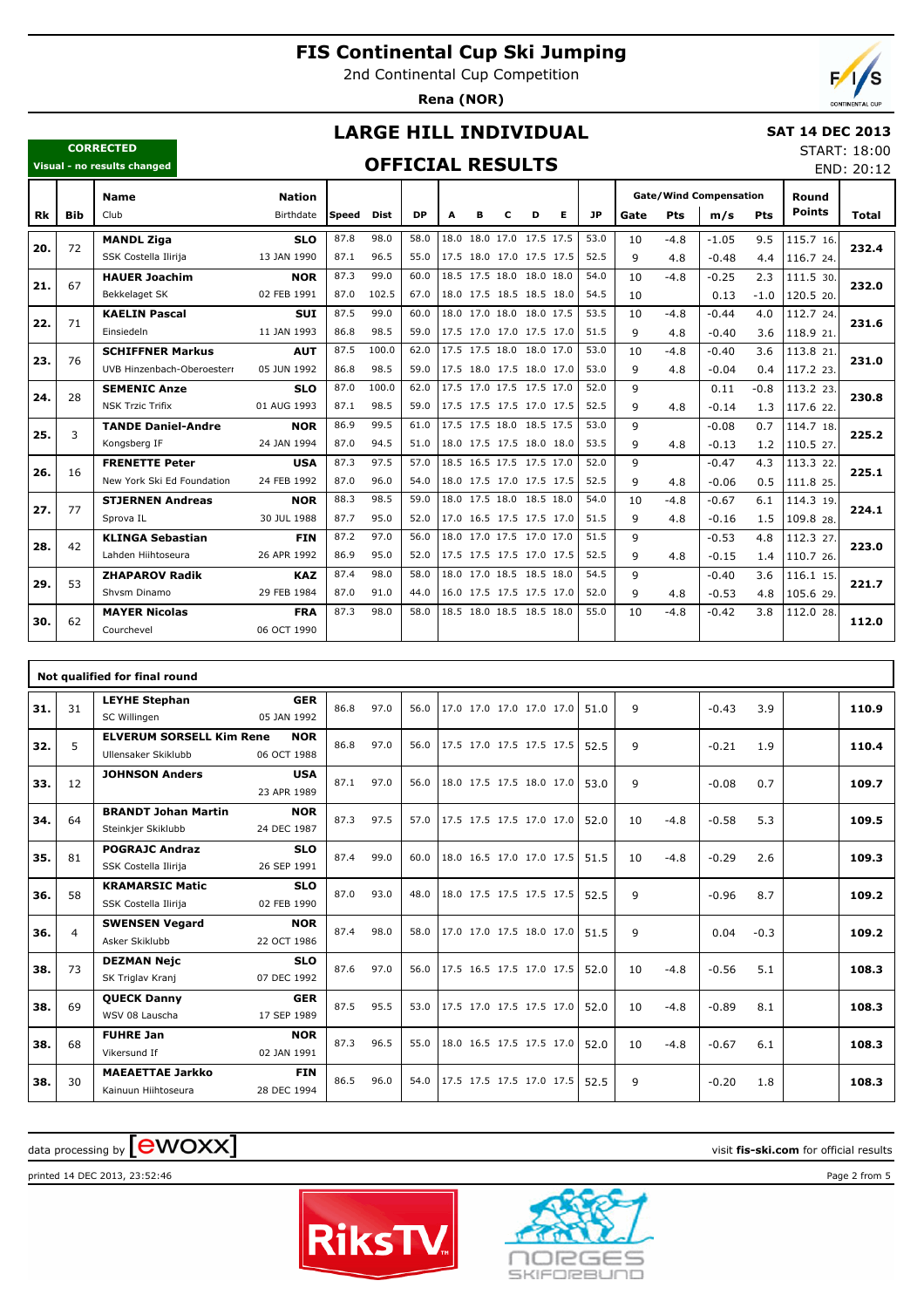2nd Continental Cup Competition

**Rena (NOR)**

### **LARGE HILL INDIVIDUAL**

### **SAT 14 DEC 2013**

### **CORRECTED Visual - no results changed**

### **OFFICIAL RESULTS**

START: 18:00  $EMD: 20:12$ 

|     |              | visual - IIU Fesults tilaliyeu                 | VI I IUIAL INLJULIJ       |       |      |           |   |                          |   |   |   |                                 | END: 20:12 |        |                               |            |               |       |
|-----|--------------|------------------------------------------------|---------------------------|-------|------|-----------|---|--------------------------|---|---|---|---------------------------------|------------|--------|-------------------------------|------------|---------------|-------|
|     |              | <b>Name</b>                                    | <b>Nation</b>             |       |      |           |   |                          |   |   |   |                                 |            |        | <b>Gate/Wind Compensation</b> |            | Round         |       |
| Rk  | <b>Bib</b>   | Club                                           | Birthdate                 | Speed | Dist | <b>DP</b> | A | в                        | c | D | Е | <b>JP</b>                       | Gate       | Pts    | m/s                           | <b>Pts</b> | <b>Points</b> | Total |
|     |              |                                                |                           |       |      |           |   |                          |   |   |   |                                 |            |        |                               |            |               |       |
| 38. | 15           | <b>EGLOFF Pascal</b><br>Grabserberg            | <b>SUI</b><br>08 AUG 1992 | 87.1  | 95.0 | 52.0      |   | 18.0 17.5 18.0 18.0 17.0 |   |   |   | 53.5                            | 9          |        | $-0.31$                       | 2.8        |               | 108.3 |
|     |              | <b>BOYARINTSEV Vladislav</b>                   | <b>RUS</b>                |       |      |           |   |                          |   |   |   |                                 |            |        |                               |            |               |       |
| 43. | 48           | <b>CSKA</b>                                    | 31 OCT 1994               | 87.1  | 94.5 | 51.0      |   | 17.0 16.5 17.0 16.0 16.5 |   |   |   | 50.0                            | 9          |        | $-0.76$                       | 6.9        |               | 107.9 |
|     |              | <b>KOREK Dusty</b>                             | <b>CAN</b>                |       |      |           |   |                          |   |   |   |                                 |            |        |                               |            |               |       |
| 44. | 34           | Altius Nordic ski club                         | 14 APR 1995               | 86.4  | 96.0 | 54.0      |   | 18.0 17.0 17.5 17.5 17.0 |   |   |   | 52.0                            | 9          |        | $-0.15$                       | 1.4        |               | 107.4 |
|     |              | <b>SKINNES Stian Andre</b>                     | <b>NOR</b>                |       |      |           |   |                          |   |   |   |                                 |            |        |                               |            |               |       |
| 45. | $\mathbf{1}$ | Gjerpenkollen Hoppklubb                        | 19 AUG 1991               | 87.1  | 96.0 | 54.0      |   | 17.0 17.0 16.5 17.5 17.0 |   |   |   | 51.0                            | 9          |        | $-0.20$                       | 1.8        |               | 106.8 |
|     |              | <b>LEJA Krzysztof</b>                          | <b>POL</b>                |       |      |           |   |                          |   |   |   |                                 |            |        |                               |            |               |       |
| 46. | 9            | AZS ZAKOPANE                                   | 21 FEB 1996               | 86.6  | 97.0 | 56.0      |   | 18.0 17.0 18.0 17.0 17.5 |   |   |   | 52.5                            | 9          |        | 0.38                          | $-2.8$     |               | 105.7 |
| 47. | 56           | <b>KARTA Samet</b>                             | <b>TUR</b>                | 87.0  | 93.0 | 48.0      |   | 17.0 16.5 16.5 17.0 17.0 |   |   |   | 50.5                            | 9          |        | $-0.78$                       | 7.1        |               | 105.6 |
|     |              |                                                | 09 SEP 1993               |       |      |           |   |                          |   |   |   |                                 |            |        |                               |            |               |       |
| 48. | 61           | <b>PEIER Killian</b>                           | SUI                       | 87.1  | 97.0 | 56.0      |   | 18.0 18.0 17.5 17.5 17.0 |   |   |   | 53.0                            | 10         | $-4.8$ | $-0.10$                       | 0.9        |               | 105.1 |
|     |              | Vallee du Joux                                 | 28 MAR 1995               |       |      |           |   |                          |   |   |   |                                 |            |        |                               |            |               |       |
| 49. | 74           | <b>MAYLAENDER Jan</b>                          | <b>GER</b>                | 87.3  | 94.5 | 51.0      |   | 17.5 17.0 17.0 16.5 17.5 |   |   |   | 51.5                            | 10         | $-4.8$ | $-0.81$                       | 7.3        |               | 105.0 |
|     |              | SC Degenfeld                                   | 29 MAR 1992               |       |      |           |   |                          |   |   |   |                                 |            |        |                               |            |               |       |
| 49. | 57           | <b>WOHLGENANNT Ulrich</b>                      | <b>AUT</b>                | 87.1  | 93.5 | 49.0      |   | 17.5 17.0 17.0 17.5 17.0 |   |   |   | 51.5                            | 9          |        | $-0.50$                       | 4.5        |               | 105.0 |
|     |              | SK Kehlegg-Vorarlberg                          | 01 AUG 1994               |       |      |           |   |                          |   |   |   |                                 |            |        |                               |            |               |       |
| 51. | 39           | <b>ZMORAY Tomas</b>                            | <b>SVK</b>                | 87.2  | 93.0 | 48.0      |   | 17.0 16.5 17.0 17.0 16.5 |   |   |   | 50.5                            | 9          |        | $-0.67$                       | 6.1        |               | 104.6 |
|     |              | VSC Dukla B.Bystrica                           | 26 JUL 1989               |       |      |           |   |                          |   |   |   |                                 |            |        |                               |            |               |       |
| 52. | 19           | <b>MORASSI Andrea</b>                          | ITA                       | 86.6  | 92.0 | 46.0      |   | 17.5 17.0 17.5 17.0 16.5 |   |   |   | 51.5                            | 9          |        | $-0.67$                       | 6.1        |               | 103.6 |
|     |              | G.S. FORESTALE                                 | 30 AUG 1988               |       |      |           |   |                          |   |   |   |                                 |            |        |                               |            |               |       |
| 53. | 55           | <b>RHOADS William</b>                          | <b>USA</b><br>08 JUN 1995 | 86.6  | 94.0 | 50.0      |   | 17.5 16.5 16.5 16.5 17.0 |   |   |   | 50.0                            | 9          |        | $-0.36$                       | 3.3        |               | 103.3 |
|     |              | <b>UOP Sports Clubs</b>                        |                           |       |      |           |   |                          |   |   |   |                                 |            |        |                               |            |               |       |
| 54. | 66           | <b>KOIVURANTA Anssi</b><br>Kuusamon Erä-Veikot | <b>FIN</b><br>03 JUL 1988 | 87.5  | 94.0 | 50.0      |   | 18.0 17.0 17.0 17.0 17.5 |   |   |   | 51.5                            | 10         | $-4.8$ | $-0.62$                       | 5.6        |               | 102.3 |
|     |              | <b>MIETUS Grzegorz</b>                         | <b>POL</b>                |       |      |           |   |                          |   |   |   |                                 |            |        |                               |            |               |       |
| 55. | 60           | AZS ZAKOPANE                                   | 20 FEB 1993               | 87.5  | 95.5 | 53.0      |   | 18.0 17.5 17.0 17.0 17.5 |   |   |   | 52.0                            | 10         | $-4.8$ | $-0.21$                       | 1.9        |               | 102.1 |
|     |              | <b>POLYCHRONIDIS Nico</b>                      | <b>GRE</b>                |       |      |           |   |                          |   |   |   |                                 |            |        |                               |            |               |       |
| 55. | 8            |                                                | 08 NOV 1989               | 87.4  | 96.5 | 55.0      |   | 16.5 16.0 16.5 16.0 15.5 |   |   |   | 48.5                            | 9          |        | 0.19                          | $-1.4$     |               | 102.1 |
|     |              | <b>WOLNY Jakub</b>                             | <b>POL</b>                |       |      |           |   |                          |   |   |   |                                 |            |        |                               |            |               |       |
| 57. | 21           | Lks Klimczok bystra                            | 15 MAY 1995               | 86.7  | 94.0 | 50.0      |   | 17.5 15.0 17.0 16.5 16.5 |   |   |   | 50.0                            | 9          |        | $-0.15$                       | 1.4        |               | 101.4 |
|     |              | <b>PITEA Sorin Iulian</b>                      | <b>ROU</b>                |       |      |           |   |                          |   |   |   |                                 |            |        |                               |            |               |       |
| 58. | 24           | CSS Dinamo Rasnov                              | 07 SEP 1997               | 86.3  | 94.0 | 50.0      |   |                          |   |   |   | 17.5 16.5 18.0 17.5 16.5   51.5 | 9          |        | 0.09                          | $-0.7$     |               | 100.8 |
|     |              | <b>KALINITSCHENKO Anton</b>                    | <b>RUS</b>                |       |      |           |   |                          |   |   |   |                                 |            |        |                               |            |               |       |
| 59. | 65           |                                                | 22 JUL 1982               | 88.0  | 92.0 | 46.0      |   |                          |   |   |   | 17.0 18.0 17.0 17.5 16.5   51.5 | 10         | $-4.8$ | $-0.80$                       | 7.3        |               | 100.0 |
|     |              | <b>HORLACHER Kevin</b>                         | <b>GER</b>                |       | 95.0 |           |   |                          |   |   |   |                                 |            |        |                               |            |               |       |
| 59. | 59           | SC Degenfeld                                   | 24 SEP 1989               | 87.3  |      | 52.0      |   | 16.5 16.0 16.5 17.0 17.0 |   |   |   | 50.0                            | 10         | $-4.8$ | $-0.31$                       | 2.8        |               | 100.0 |
| 61. | 29           | <b>KULIKOV Sergei</b>                          | <b>RUS</b>                | 86.7  | 95.0 | 52.0      |   | 17.0 16.0 14.5 16.0 15.5 |   |   |   | 47.5                            | 9          |        | 0.10                          | $-0.8$     |               | 98.7  |
|     |              | <b>CSKA</b>                                    | 20 APR 1994               |       |      |           |   |                          |   |   |   |                                 |            |        |                               |            |               |       |
| 62. | 37           | <b>KOROLEV Alexey</b>                          | <b>KAZ</b>                | 87.8  | 91.0 | 44.0      |   | 18.0 17.0 16.5 17.5 17.0 |   |   |   | 51.5                            | 9          |        | $-0.32$                       | 2.9        |               | 98.4  |
|     |              | Dynamo                                         | 20 JUN 1987               |       |      |           |   |                          |   |   |   |                                 |            |        |                               |            |               |       |
| 63. | 33           | <b>NOMME Martti</b>                            | <b>EST</b>                | 86.7  | 92.0 | 46.0      |   | 16.5 16.5 16.5 16.0 16.5 |   |   |   | 49.5                            | 9          |        | $-0.21$                       | 1.9        |               | 97.4  |
|     |              | Voru Sportschool                               | 07 AUG 1993               |       |      |           |   |                          |   |   |   |                                 |            |        |                               |            |               |       |
| 64. | 25           | <b>STURSA Vojtech</b>                          | CZE                       | 86.9  | 91.0 | 44.0      |   | 16.5 15.0 16.0 16.5 15.5 |   |   |   | 48.0                            | 9          |        | $-0.16$                       | 1.5        |               | 93.5  |
|     |              | Sk Nove mesto na morave                        | 03 AUG 1995               |       |      |           |   |                          |   |   |   |                                 |            |        |                               |            |               |       |
| 65. | 35           | <b>SOKOLENKO Konstantin</b>                    | <b>KAZ</b>                | 86.8  | 90.0 | 42.0      |   | 17.0 16.5 16.5 17.0 16.5 |   |   |   | 50.0                            | 9          |        | $-0.14$                       | 1.3        |               | 93.3  |
|     |              |                                                | 09 NOV 1987               |       |      |           |   |                          |   |   |   |                                 |            |        |                               |            |               |       |

 $\alpha$  data processing by  $\boxed{\text{ewOX}}$ 



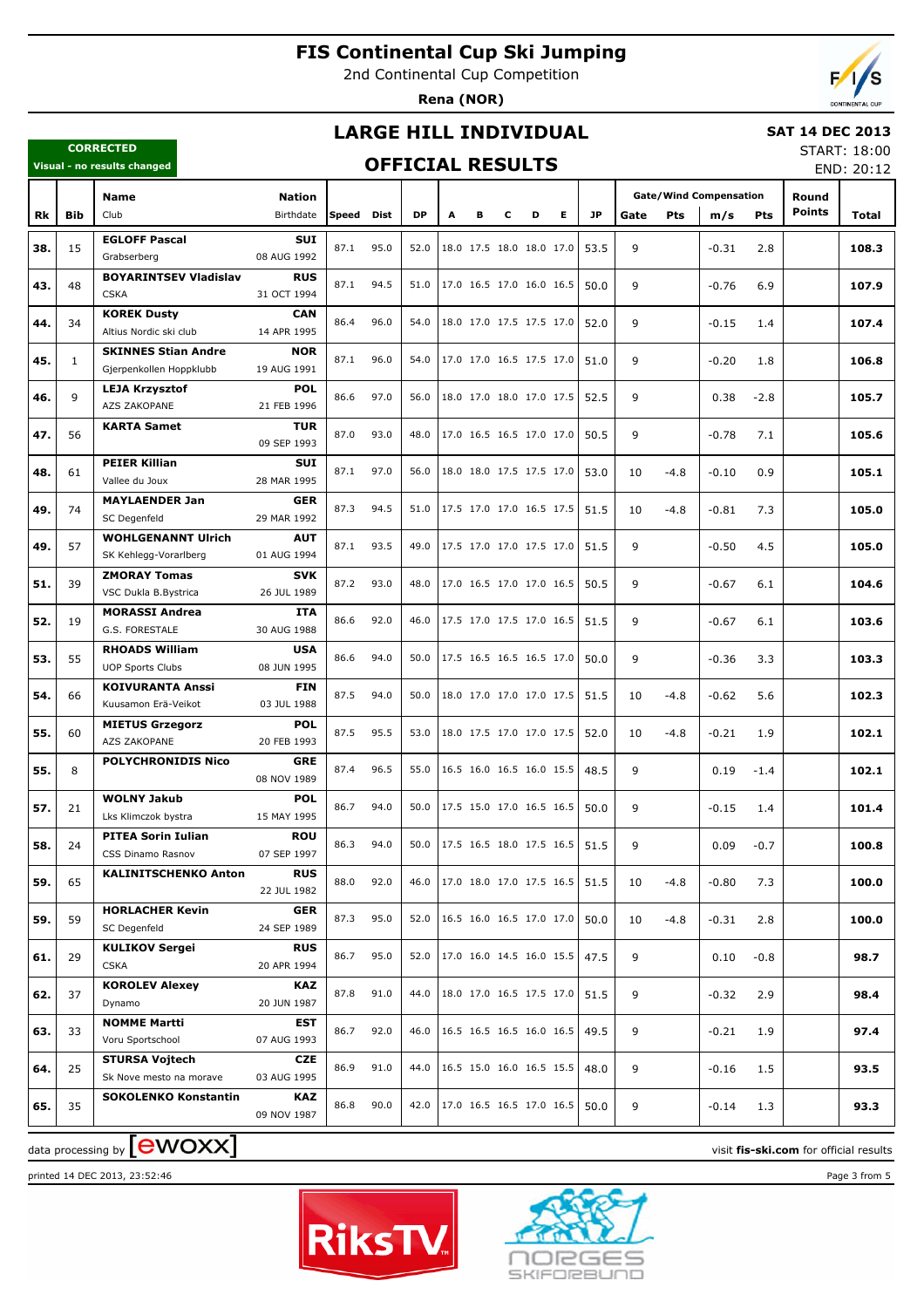2nd Continental Cup Competition

**Rena (NOR)**

### **LARGE HILL INDIVIDUAL**

### **SAT 14 DEC 2013**

### **OFFICIAL RESULTS**

START: 18:00 END: 20:12

|     |                | Visual - no results changed                               |                                         |       |      | UFFICIAL KESULIS |                                      |                          |   |   |    |           |      |        |                               |            |               | END: 20:12 |
|-----|----------------|-----------------------------------------------------------|-----------------------------------------|-------|------|------------------|--------------------------------------|--------------------------|---|---|----|-----------|------|--------|-------------------------------|------------|---------------|------------|
|     |                | <b>Name</b>                                               | <b>Nation</b>                           |       |      |                  |                                      |                          |   |   |    |           |      |        | <b>Gate/Wind Compensation</b> |            | Round         |            |
| Rk  | <b>Bib</b>     | Club                                                      | Birthdate                               | Speed | Dist | <b>DP</b>        | A                                    | В                        | c | D | E. | <b>JP</b> | Gate | Pts    | m/s                           | <b>Pts</b> | <b>Points</b> | Total      |
| 66. | 45             | <b>KANTYKA Przemyslaw</b><br>Lks Klimczok bystra          | <b>POL</b><br>15 DEC 1996               | 86.9  | 87.5 | 37.0             |                                      | 16.0 17.0 16.5 16.0 16.5 |   |   |    | 49.0      | 9    |        | $-0.75$                       | 6.8        |               | 92.8       |
| 66. | 36             | <b>RUDA Adam</b><br>ZTS Zakucie Zagorz                    | <b>POL</b><br>18 NOV 1995               | 87.3  | 89.5 | 41.0             |                                      | 15.0 15.0 15.5 15.0 15.5 |   |   |    | 45.5      | 9    |        | $-0.69$                       | 6.3        |               | 92.8       |
| 68. | 26             | <b>NORDIN Carl</b><br>IF Friska Viljor                    | <b>SWE</b><br>23 DEC 1989               | 86.8  | 90.5 | 43.0             |                                      | 17.0 16.5 16.5 16.5 16.5 |   |   |    | 49.5      | 9    |        | $-0.02$                       | 0.2        |               | 92.7       |
| 69. | 40             | <b>TATU Robert Valentin</b><br>CS Dinamo                  | <b>ROU</b><br>03 JUL 1996               | 86.2  | 88.0 | 38.0             |                                      | 17.0 17.5 16.5 17.0 17.0 |   |   |    | 51.0      | 9    |        | $-0.38$                       | 3.4        |               | 92.4       |
| 70. | 51             | <b>HOLIK Frantisek</b><br>Lsk Lomnice nad popelkou        | <b>CZE</b><br>23 OCT 1998               | 87.0  | 87.0 | 36.0             |                                      | 17.5 16.5 17.0 16.5 17.0 |   |   |    | 50.5      | 9    |        | $-0.53$                       | 4.8        |               | 91.3       |
| 71. | 63             | <b>BERGGAARD Mats Soehagen</b><br>Stranden IL             | <b>NOR</b><br>24 AUG 1995               | 87.8  | 91.0 | 44.0             |                                      | 17.0 16.0 15.0 17.0 16.5 |   |   |    | 49.5      | 10   | $-4.8$ | $-0.26$                       | 2.4        |               | 91.1       |
| 72. | 54             | <b>TUDOR Remus</b><br>CSU Brasov                          | <b>ROU</b><br>17 MAR 1993               | 86.2  | 88.0 | 38.0             |                                      | 15.5 14.5 14.0 15.5 16.5 |   |   |    | 45.5      | 9    |        | $-0.39$                       | 3.5        |               | 87.0       |
| 73. | 6              | <b>AALST VAN DER Oldrik</b><br>National Team              | <b>NED</b><br>01 DEC 1995               | 86.5  | 86.5 | 35.0             |                                      | 16.5 16.0 16.0 16.0 16.0 |   |   |    | 48.0      | 9    |        | $-0.32$                       | 2.9        |               | 85.9       |
| 74. | 46             | <b>HACEK Vit</b>                                          | <b>CZE</b><br>28 JUN 1994               | 86.9  | 84.0 | 30.0             |                                      | 16.0 15.5 16.0 16.0 16.0 |   |   |    | 48.0      | 9    |        | $-0.82$                       | 7.4        |               | 85.4       |
| 75. | 18             | <b>TOROK Eduard</b><br>CSS Dinamo Rasnov                  | <b>ROU</b><br>02 MAY 1997               | 85.8  | 84.5 | 31.0             |                                      | 16.5 15.0 16.5 16.5 16.0 |   |   |    | 49.0      | 9    |        | $-0.45$                       | 4.1        |               | 84.1       |
| 76. | $\overline{7}$ | <b>SOMMER Pascal</b><br>Am Bachtel Wald                   | <b>SUI</b><br>29 JUN 1992               | 86.5  | 87.0 | 36.0             |                                      | 17.0 16.0 16.5 16.5 16.0 |   |   |    | 49.0      | 9    |        | 0.13                          | $-1.0$     |               | 84.0       |
| 77. | 14             | <b>RUTKOWSKI Lukasz</b><br>TS Wisla Zakopane              | <b>POL</b><br>22 JAN 1988               | 86.4  | 85.0 | 32.0             |                                      | 16.5 16.5 17.0 16.5 16.5 |   |   |    | 49.5      | 9    |        | $-0.17$                       | 1.5        |               | 83.0       |
| 78. | 41             | <b>MUMINOV Sabirzhan</b><br><b>VIRY David</b>             | <b>KAZ</b><br>16 APR 1994<br><b>FRA</b> | 87.3  | 83.5 | 29.0             |                                      | 15.5 15.0 14.5 15.0 16.0 |   |   |    | 45.5      | 9    |        | $-0.82$                       | 7.4        |               | 81.9       |
| 79. | 43             | Xonrupt<br><b>WIT DE Ruben</b>                            | 09 MAR 1989<br><b>NED</b>               | 86.3  | 85.5 | 33.0             |                                      | 16.5 14.5 16.0 14.5 16.0 |   |   |    | 46.5      | 9    |        | $-0.14$                       | 1.3        |               | 80.8       |
| 79. | 32             | National team<br><b>MAZOCH Jiri</b>                       | 02 FEB 1995<br><b>CZE</b>               | 86.7  | 83.5 | 29.0             |                                      | 17.0 16.5 16.5 17.0 16.0 |   |   |    | 50.0      | 9    |        | $-0.20$                       | 1.8        |               | 80.8       |
| 81. | 49             | TJ Frenstat<br><b>ROWLEY Matthew</b>                      | 02 JAN 1990<br><b>CAN</b>               | 86.3  | 81.5 | 25.0             |                                      | 16.0 15.0 16.5 16.0 15.5 |   |   |    | 47.5      | 9    |        | $-0.81$                       | 7.3        |               | 79.8       |
| 82. | 17             | Altius Nordic Ski Club<br><b>ANTONISSEN Lars</b>          | 04 JUN 1993<br>NED                      | 86.3  | 83.5 | 29.0             | $ 15.5 \t14.5 \t15.5 \t15.5 \t14.5 $ |                          |   |   |    | 45.5      | 9    |        | $-0.45$                       | 4.1        |               | 78.6       |
| 83. | 10             | National Team<br><b>VEREDYUK Volodymyr</b>                | 31 JUL 1995<br><b>UKR</b>               | 86.8  | 85.5 | 33.0             |                                      | 16.5 16.0 15.5 16.0 16.0 |   |   |    | 48.0      | 9    |        | 0.34                          | $-2.6$     |               | 78.4       |
| 84. | 23             | Vorokhta Ski School<br><b>SAMMELSELG Siim-Tanel</b>       | 07 APR 1993<br>EST                      | 87.0  | 82.0 | 26.0             |                                      | 16.0 15.0 15.0 15.5 16.0 |   |   |    | 46.5      | 9    |        | $-0.15$                       | 1.4        |               | 73.9       |
| 85. | 50             | Nomme Sportclub, Lahden Hiil<br><b>KHALEZOV Alexander</b> | 18 MAY 1993<br><b>RUS</b>               | 87.1  | 81.0 | 24.0             |                                      | 15.0 14.5 14.0 15.0 14.0 |   |   |    | 43.5      | 9    |        | $-0.30$                       | 2.7        |               | 70.2       |
| 86. | 44             | <b>CSKA</b><br><b>PASICHNYK Stepan</b>                    | 02 DEC 1994<br>UKR                      | 87.4  | 76.0 | 14.0             |                                      | 14.0 14.0 14.0 13.0 13.5 |   |   |    | 41.5      | 9    |        | $-0.58$                       | 5.3        |               | 60.8       |
| 87. | 38             | Kremenets ski school                                      | 09 JAN 1998                             | 86.7  | 69.5 | 1.0              |                                      | 13.0 13.5 13.0 13.0 13.5 |   |   |    | 39.5      | 9    |        | $-0.50$                       | 4.5        |               | 45.0       |

# $\alpha$  data processing by  $\boxed{\text{ewOX}}$

**CORRECTED**